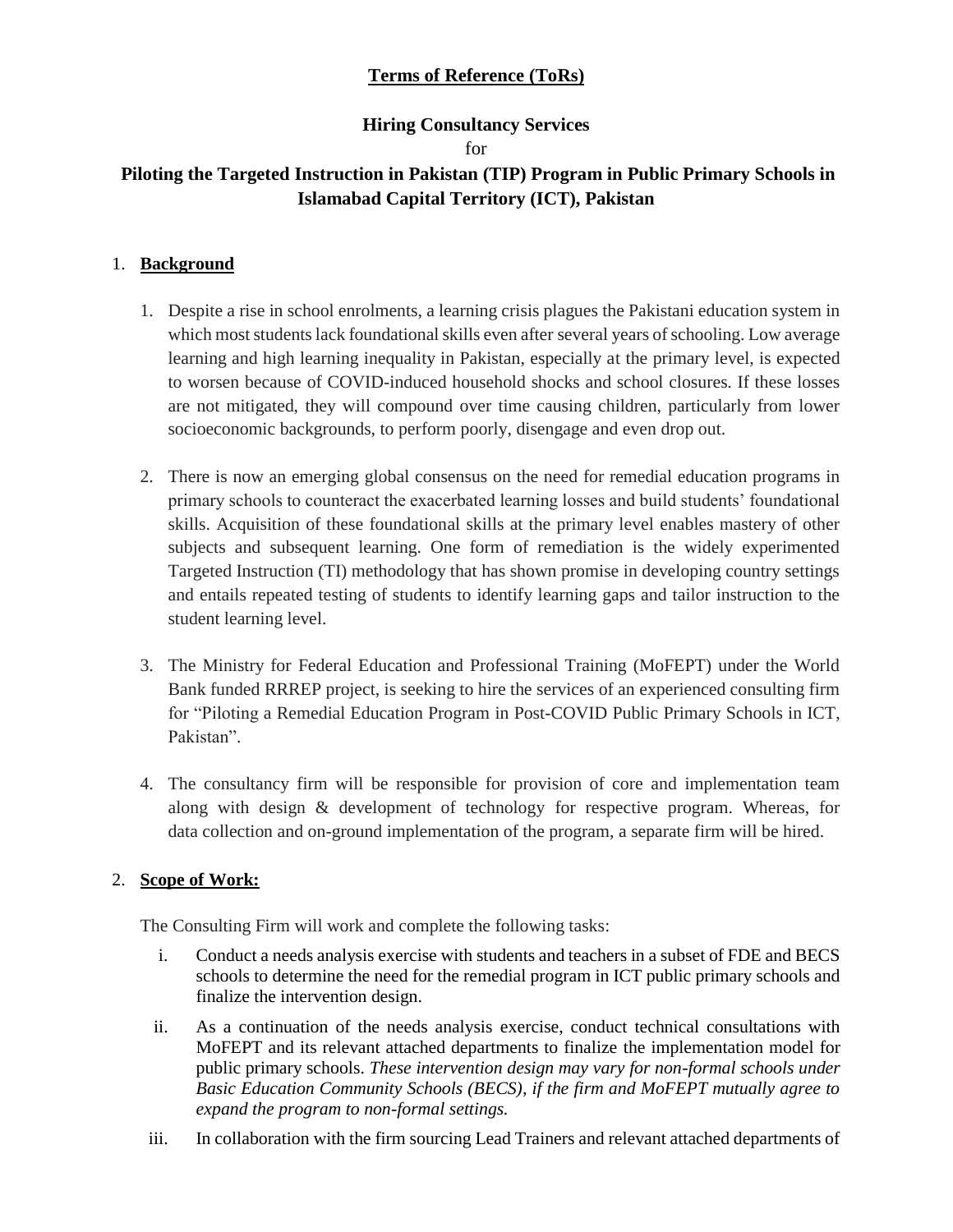MoFEPT, finalize a training model and modality that enables training of all primary teachers and head teachers in ICT public schools, maintains quality assurance throughout the training and ensures scalability of the model in a sustainable manner. *The intervention design may vary for non-formal schools under Basic Education Community Schools (BECS), if the firm and MoFEPT mutually agree to expand the program to non-formal settings.*

- iv. In collaboration with MoFEPT and its relevant attached departments, finalize a mentoring and monitoring model and modality that ensures implementation fidelity and capacity building of government human resources at the pilot stage, for a sustainable scale-up in future. *The intervention design may vary for non-formal schools under Basic Education Community Schools (BECS), if the firm and MoFEPT mutually agree to expand the program to non-formal settings.*
- v. Develop a digitized interactive training course for the remote training.
- vi. Develop a mechanism for digitized training and mentoring/monitoring using technology.
- vii. Embed the digitized interactive training course in the mechanism set up using technology to provide accessibility to many trainees.
- viii. Conduct quality assurance of the in-person and remote training activities with relevant actors.
- ix. Provide oversight to the implementation of the remedial program in the schools.
- x. Set up a monitoring mechanism to ensure implementation fidelity of the program.
- xi. Conduct focus group discussions with non-school actors to explore how their involvement impacts student learning and what this engagement may entail.
- xii. Conduct analysis on baseline and end line data.

## 3**. Timelines and duration of assignment:**

Total duration for the assignment shall be **Seven months** from signing of contract.

#### 4. **Implementation & Payment Schedules**

The M/oFEPT envisages this as a lump sum contract, with a well-defined objective and timelines for a period of **Seven months**, tentatively, from February 01<sup>st</sup>, 2022, to 31<sup>st</sup> August, 2022.

| Sr No. | <b>Tasks/Deliverables</b>                                                                                                                    | Frequency/<br>Time schedule                  | <b>Payment</b><br>Percentage<br>$($ %) |
|--------|----------------------------------------------------------------------------------------------------------------------------------------------|----------------------------------------------|----------------------------------------|
| i.     | <b>Deliverable 1A.1:</b> Findings report from needs analysis with<br>students and teachers.                                                  | Within 15 days of<br><b>Contract Signing</b> | 20%                                    |
| ii.    | <b>Deliverable 1A.2:</b> Final implementation model for remedial<br>program as well as models and modalities for training and<br>monitoring. | March, 2022<br>$(1$ month later)             | 25%                                    |
| iii.   | <b>Milestone 1B:</b> Digitized training course and monitoring<br>mechanism                                                                   | May, 2022<br>(3 months later)                | 30%                                    |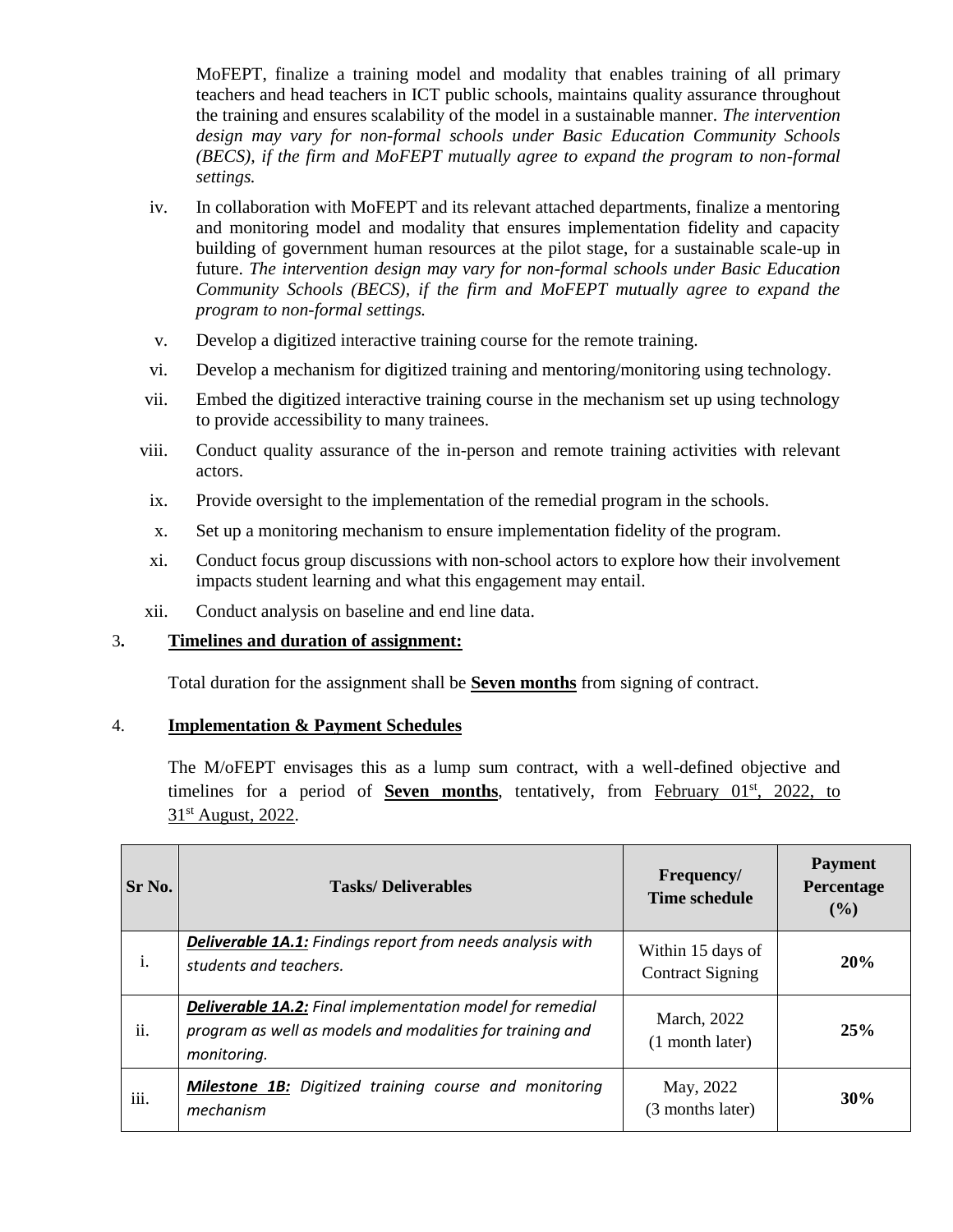# 5**. EVALUATION CRITERIA**

The procurement of Consultancy Services shall be completed as per "Consultant Qualification Selection (CQS) method under World Bank guidelines. The primary areas for consideration will be:

#### **Minimum Eligibility**

- 1. Expression of Interest with Profile of the firm.
- 2. Last three years Financial Statements
- 3. Firm Registration Certificate (s).
- 4. Tax Registration Certificate (s).

#### **Short listing Criteria against EoIs:**

### i. **Profile of the Firm (Recognition & Accreditation) 20 Marks**

#### ii. **Work Experience of the Firm 50 Marks**

The experience required to be demonstrated by the Bidder should include as a minimum the following:

*a. Experience working with the government on similar assignments during the last 5 years. (05 Marks)*

*b. Experience designing and implementing a remedial program for public primary schools best suited to the ICT context. (10 Marks)*

*c. Development of associated training, testing and curricular materials for the remedial program for any government department (Curriculum aligned materials already developed for public school along with digitized tools will be granted bonus points) (20 Marks)*

- Development of associated training, testing and curricular materials for the remedial program for any government department- 10 Marks
- 05 additional marks will be awarded for each additional advantage i.e. curriculum aligned material or availability of digitized tools

*c. Delivery of training to relevant actorsfor any government department under a similar training program (10 Marks)*

*d. 15+ years of experience conducting impact evaluation (experimental) studies/ research in education settings and experience disseminating findings in the local and global research communities. (10 Marks)*

#### iii. **Proposed Team for the activity/Managerial Capacity 30 Marks**

*a. Team for Supervision of Activity, including a Team Lead and On-Site supervision staff* 

*(05 Marks)*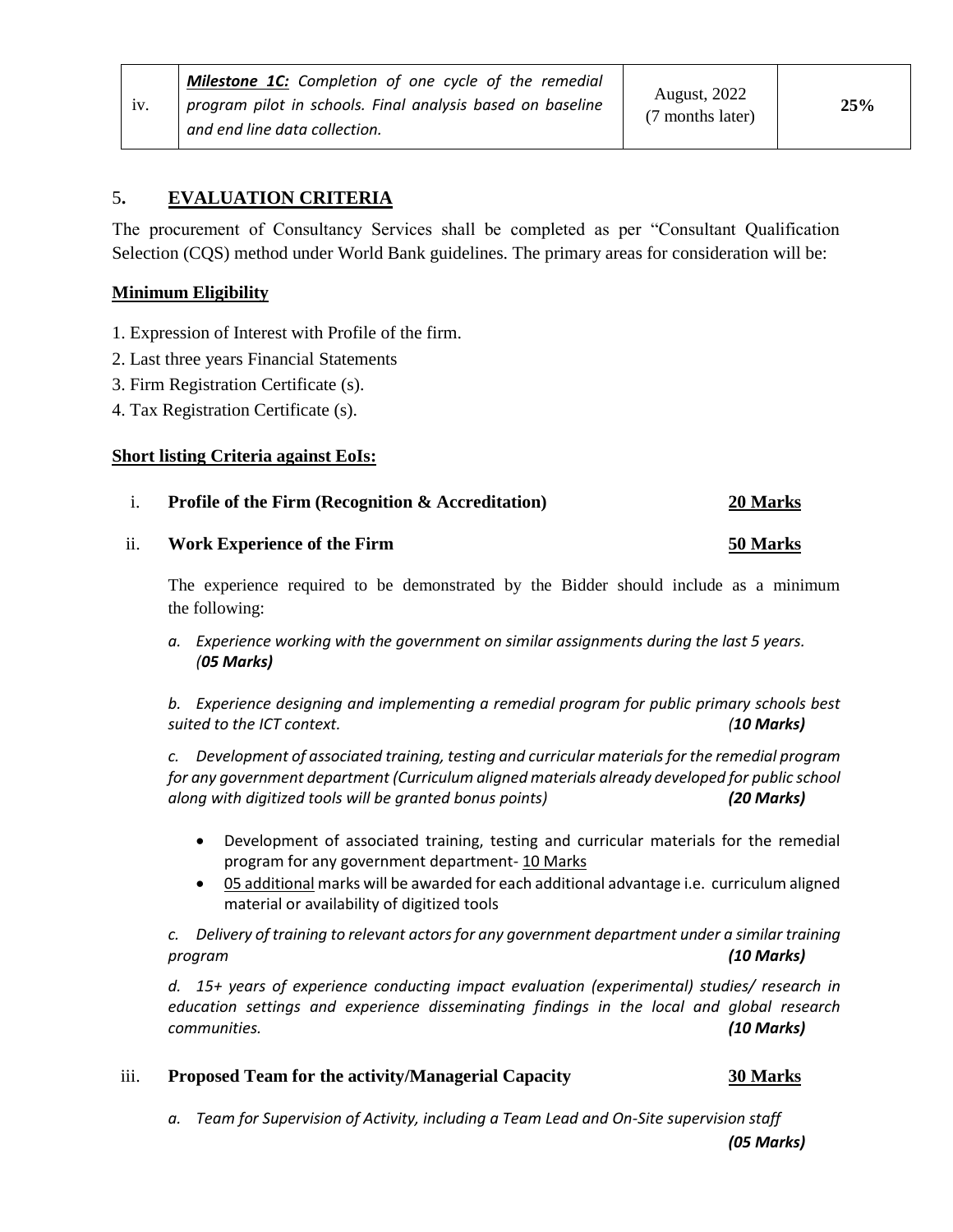- *b. Experts with Experience designing and implementing a remedial program for public primary schools best suited to the ICT context. (10 Marks)*
- *c. Provision of Lead Trainer(s) with experience on similar programs to conduct the training. (10 Marks)*
- *d. Personnel with evidence of qualification, experience and connection with the larger community, including researchers, donors, etc. (05 Marks)*

# **Total Weight age for Evaluation Criteria 100 Marks.**

Minimum Score required for passing the Criteria. **70 Marks.**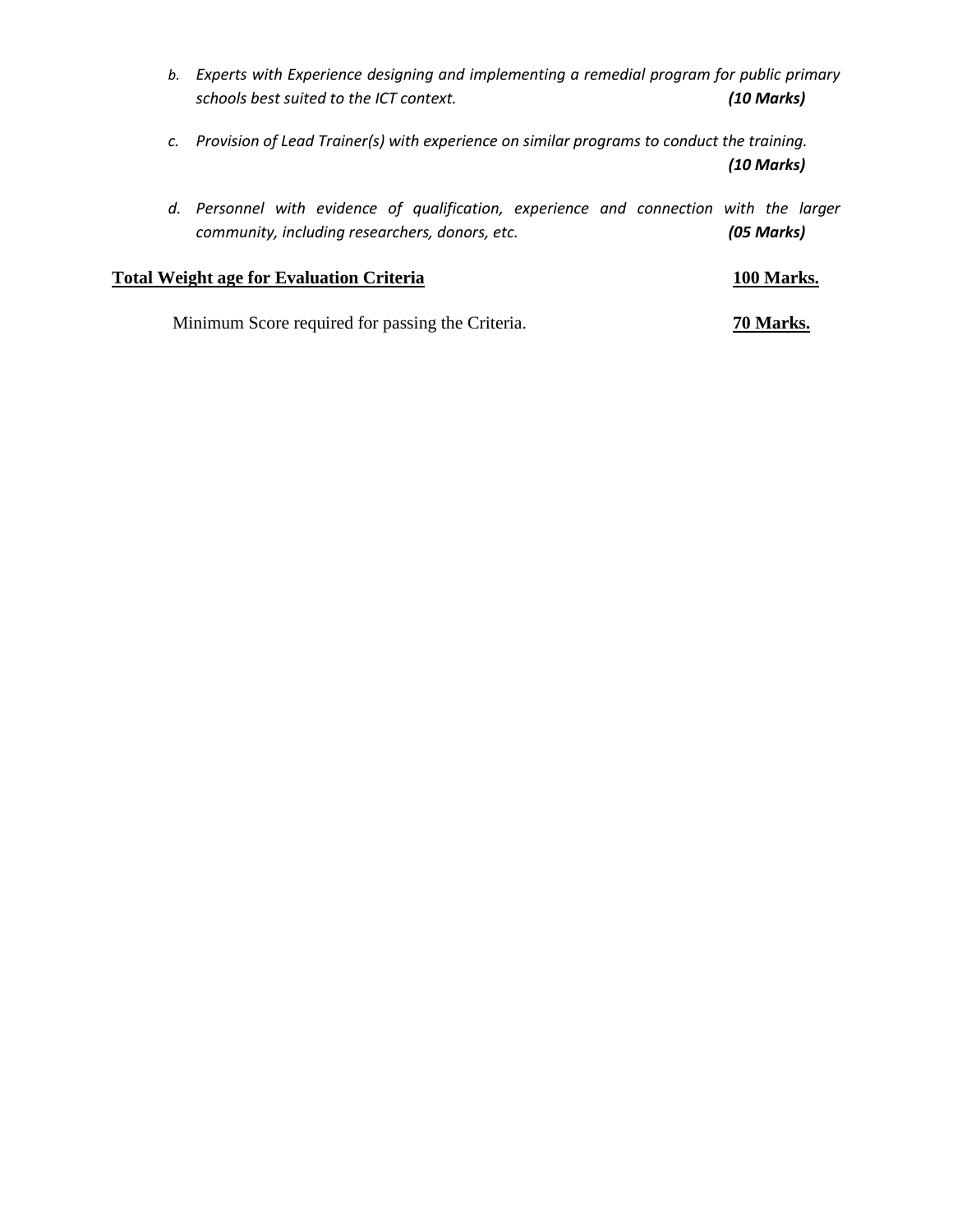# **WORKPLAN**

| No   | <b>Activity</b>                                                                                                                                                                                   | <b>Months (Starting Dec, 21)</b> |     |  |                 |  |  |     |     |     |
|------|---------------------------------------------------------------------------------------------------------------------------------------------------------------------------------------------------|----------------------------------|-----|--|-----------------|--|--|-----|-----|-----|
|      |                                                                                                                                                                                                   | <b>Dec</b>                       | Jan |  | Feb Mar Apr May |  |  | Jun | Jul | Aug |
|      |                                                                                                                                                                                                   |                                  |     |  |                 |  |  |     |     |     |
| 1A.1 | Conduct needs assessment with school-level stakeholders                                                                                                                                           |                                  |     |  |                 |  |  |     |     |     |
| 1A.2 | Access to FDE school, teacher and student data to finalize the sample                                                                                                                             |                                  |     |  |                 |  |  |     |     |     |
| 1A.3 | Technical discussions with FDE to finalize the TIP implementation model for<br>sample schools                                                                                                     |                                  |     |  |                 |  |  |     |     |     |
| 1A.4 | Technical discussions with relevant dept(s) to finalize the model and logistics<br>for the in-person and digitized training                                                                       |                                  |     |  |                 |  |  |     |     |     |
| 1A.5 | Technical discussions with relevant dept(s) to finalize the model and logistics<br>for the in-person and digitized mentoring / monitoring                                                         |                                  |     |  |                 |  |  |     |     |     |
| 1A.6 | Formal kick off meeting with Federal Education Minister and senior members<br>of MoFEPT                                                                                                           |                                  |     |  |                 |  |  |     |     |     |
| 1A.7 | Focus group discussions with sub-set of parents and schools to explore the<br>impact of non-school actors' involvement on student learning                                                        |                                  |     |  |                 |  |  |     |     |     |
| 1A.8 | Notifications / Permissions / Sign off from MoFEPT to implement the<br>program in the sample schools                                                                                              |                                  |     |  |                 |  |  |     |     |     |
|      | Milestone 1A: Findings report from needs analysis with students and<br>teachers. Final implementation model for remedial program as well as<br>models and modalities for training and monitoring. |                                  |     |  |                 |  |  |     |     |     |